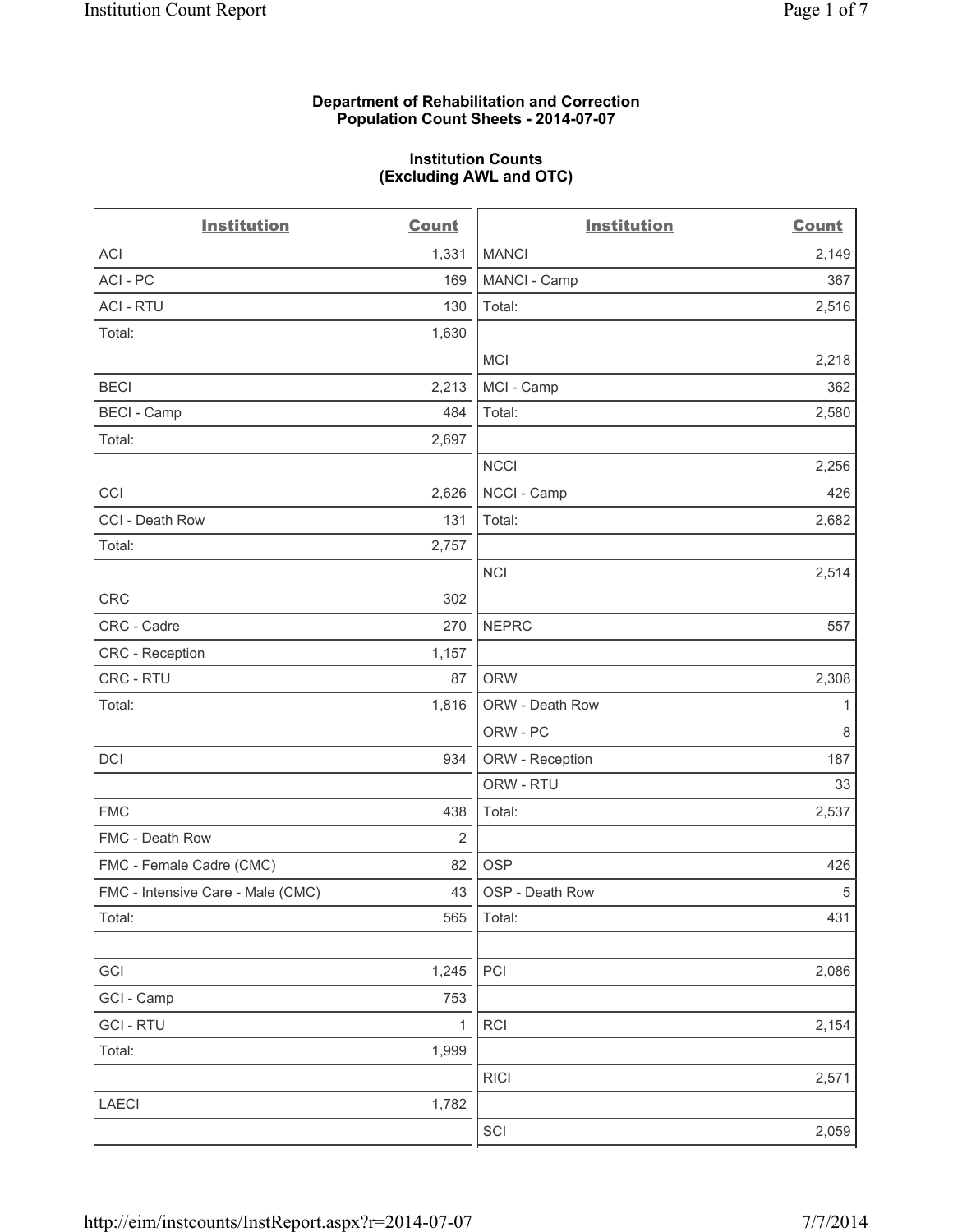|                          |       |                | <b>Total Population:</b><br>50,673 |
|--------------------------|-------|----------------|------------------------------------|
| Total:                   | 2,481 |                |                                    |
| MACI - Youth             | 23    | Total:         | 1,347                              |
| MACI - Minimum           | 1,416 | <b>WCI-RTU</b> | 27                                 |
| <b>MACI</b>              | 1,042 | <b>WCI</b>     | 1,320                              |
| Total:                   | 1,548 | <b>TOCI</b>    | 1,001                              |
| <b>LORCI - Reception</b> | 1,053 |                |                                    |
| LORCI - Cadre            | 227   | Total:         | 1,535                              |
| <b>LORCI</b>             | 268   | TCI - Camp     | 435                                |
|                          |       | <b>TCI</b>     | 1,100                              |
| LOCI                     | 2,307 |                |                                    |
|                          |       | Total:         | 1,145                              |
| Total:                   | 2,442 | SOCF - RTU     | 63                                 |
| LECI - Camp              | 191   | <b>SOCF</b>    | 1,082                              |
| LECI                     | 2,251 |                |                                    |

\* The Total Population includes 37 Offenders with Reason Codes 30 & 31.

\*\* The Total Population includes 28 Offenders with Reason Code 0A.

## **Male Population by Security Level (Include AWL and Exclude OTC)**

| $\frac{1}{2}$          |                             |            |          |              |
|------------------------|-----------------------------|------------|----------|--------------|
| <b>Security Level</b>  | <b>Body</b>                 | <b>AWL</b> | $(-OTC)$ | <b>Total</b> |
| Total Level 5          | 108                         | 0          | 0        | 108          |
| Total Level 4          | 1,722                       | 18         | 14       | 1,726        |
| Total Level 3          | 11,330                      | 114        | 95       | 11,349       |
| Total Level 2          | 17,340                      | 230        | 166      | 17,404       |
| Total Level 1          | 15,844                      | 176        | 87       | 15,933       |
| <b>Total Death Row</b> | 138                         | 0          | 0        | 138          |
|                        | <b>Total Male</b><br>46,482 | 538        | 362      | 46,658       |

# **Female Population by Institution (Include AWL and Exclude OTC)**

| <b>Institution</b>       | <b>Body</b> | <b>AWL</b> | $(-OTC)$ | <b>Total</b> |
|--------------------------|-------------|------------|----------|--------------|
| DCI                      | 934         | 5          | 2        | 937          |
| <b>FMC</b>               | 9           | 3          |          | 11           |
| FMC - Female Cadre (CMC) | 82          |            |          | 82           |
| <b>NEPRC</b>             | 557         |            |          | 563          |
| <b>ORW</b>               | 2,308       | 66         | 36       | 2,338        |
| ORW - Death Row          |             | 0          |          |              |
| ORW - PC                 | 8           | 0          | O        | 8            |
| ORW - Reception          | 187         |            |          | 187          |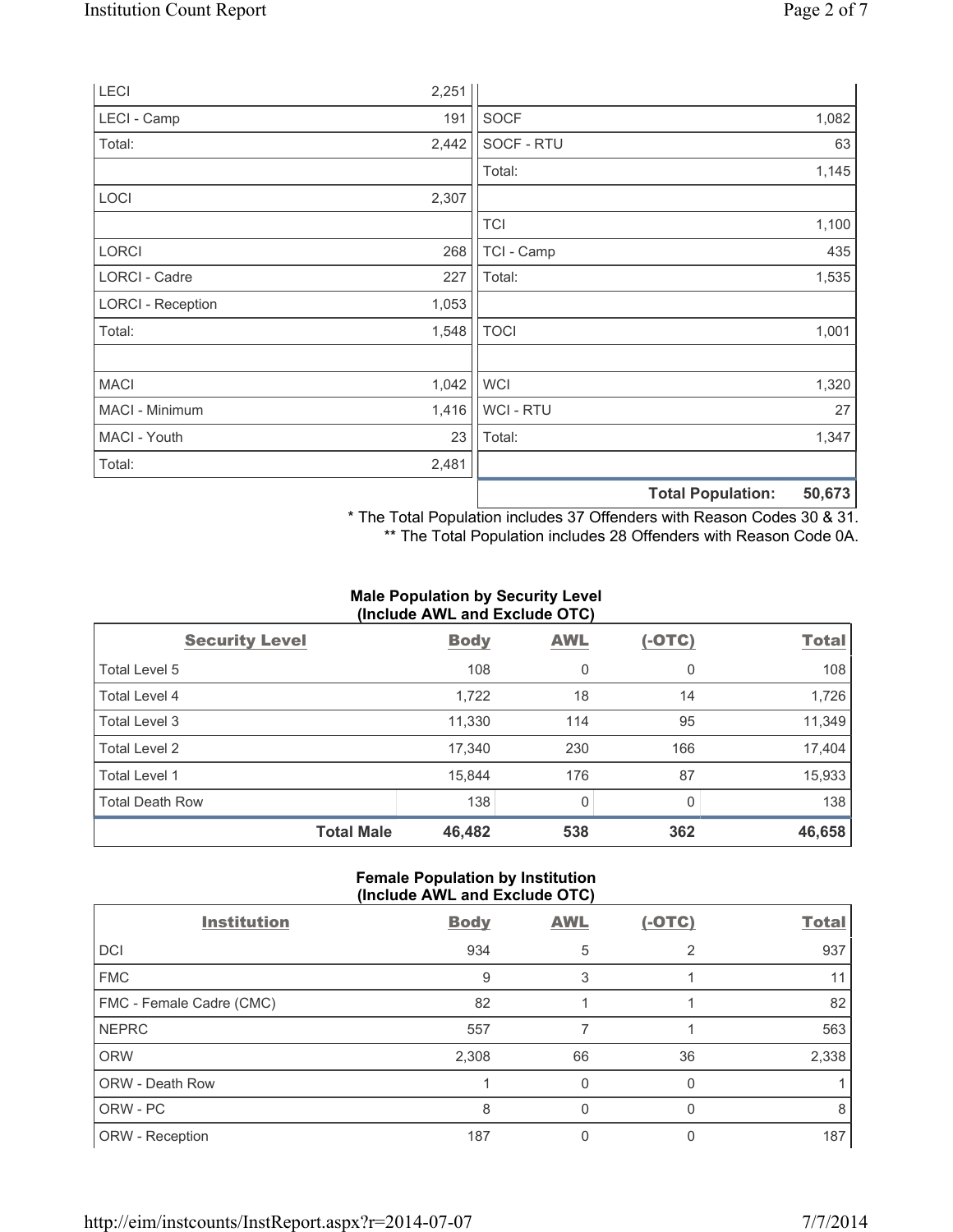| <b>ORW - RTU</b> |                          | 33     |     |     | 33     |
|------------------|--------------------------|--------|-----|-----|--------|
|                  | <b>Total Female</b>      | 4,119  | 82  | 41  | 4,160  |
|                  |                          |        |     |     |        |
|                  | <b>Total Population:</b> | 50,601 | 620 | 403 | 50,818 |

## **Male Population by Institution: Security Level 5 (Include AWL and Exclude OTC)**

| <b>Institution</b>   | <b>Body</b> | <b>AWL</b> | (-OTC) | Total |
|----------------------|-------------|------------|--------|-------|
| <b>OSP</b>           | 108         |            |        | 108   |
| <b>Total Level 5</b> | 108         |            |        | 108   |

# **Male Population by Institution: Security Level 4 (Include AWL and Exclude OTC)**

| <b>Institution</b>                | <b>Body</b>    | <b>AWL</b>                | $(-OTC)$            | <b>Total</b>   |
|-----------------------------------|----------------|---------------------------|---------------------|----------------|
| <b>ACI</b>                        | $\overline{2}$ | $\mathbf 0$               | $\mathbf 0$         | $\sqrt{2}$     |
| ACI-PC                            | 3              | $\mathbf 0$               | $\mathsf 0$         | $\mathfrak{Z}$ |
| CRC                               | $\overline{4}$ | $\mathsf{O}\xspace$       | $\mathsf 0$         | $\overline{4}$ |
| CRC - Reception                   | 1              | $\mathsf{O}\xspace$       | $\mathsf{O}\xspace$ | 1              |
| CRC - RTU                         | 1              | $\mathbf 0$               | $\mathsf 0$         | $\mathbf{1}$   |
| FMC - Intensive Care - Male (CMC) | $\mathbf{1}$   | $\mathbf 0$               | $\mathsf{O}\xspace$ | $\mathbf{1}$   |
| LECI                              | $\overline{2}$ | $\mathsf 0$               | $\mathsf{O}\xspace$ | $\sqrt{2}$     |
| LORCI                             | $\overline{4}$ | $\mathbf{1}$              | $\mathsf 0$         | $\sqrt{5}$     |
| <b>LORCI - Reception</b>          | $\overline{2}$ | $\mathsf{O}\xspace$       | $\mathsf{O}\xspace$ | $\sqrt{2}$     |
| <b>MANCI</b>                      | 5              | $\mathbf{1}$              | 1                   | $\overline{5}$ |
| <b>MCI</b>                        | 1              | $\mathbf 0$               | $\mathsf{O}\xspace$ | $\mathbf{1}$   |
| <b>OSP</b>                        | 310            | $\overline{2}$            | $\overline{2}$      | 310            |
| RCI                               | 14             | $\mathbf 0$               | $\mathsf{O}\xspace$ | 14             |
| SCI                               | 1              | $\mathbf 0$               | $\mathsf 0$         | $\mathbf{1}$   |
| <b>SOCF</b>                       | 1,071          | $\,8\,$                   | 8                   | 1,071          |
| SOCF - RTU                        | 61             | $\mathsf{O}\xspace$       | $\mathsf 0$         | 61             |
| <b>TCI</b>                        | $\overline{7}$ | $\overline{2}$            | $\mathsf 0$         | 9              |
| <b>TOCI</b>                       | 226            | $\ensuremath{\mathsf{3}}$ | $\overline{2}$      | 227            |
| <b>WCI</b>                        | 3              | $\mathbf{1}$              | $\mathbf{1}$        | $\mathfrak{S}$ |
| WCI - RTU                         | 3              | 0                         | 0                   | $\mathfrak{Z}$ |
| <b>Total Level 4</b>              | 1,722          | 18                        | 14                  | 1,726          |

# **Male Population by Institution: Security Level 3 (Include AWL and Exclude OTC)**

| <b>Institution</b> | <b>Body</b> | <b>AWL</b> | $(-OTC)$ | <b>Total</b> |
|--------------------|-------------|------------|----------|--------------|
|                    |             |            |          |              |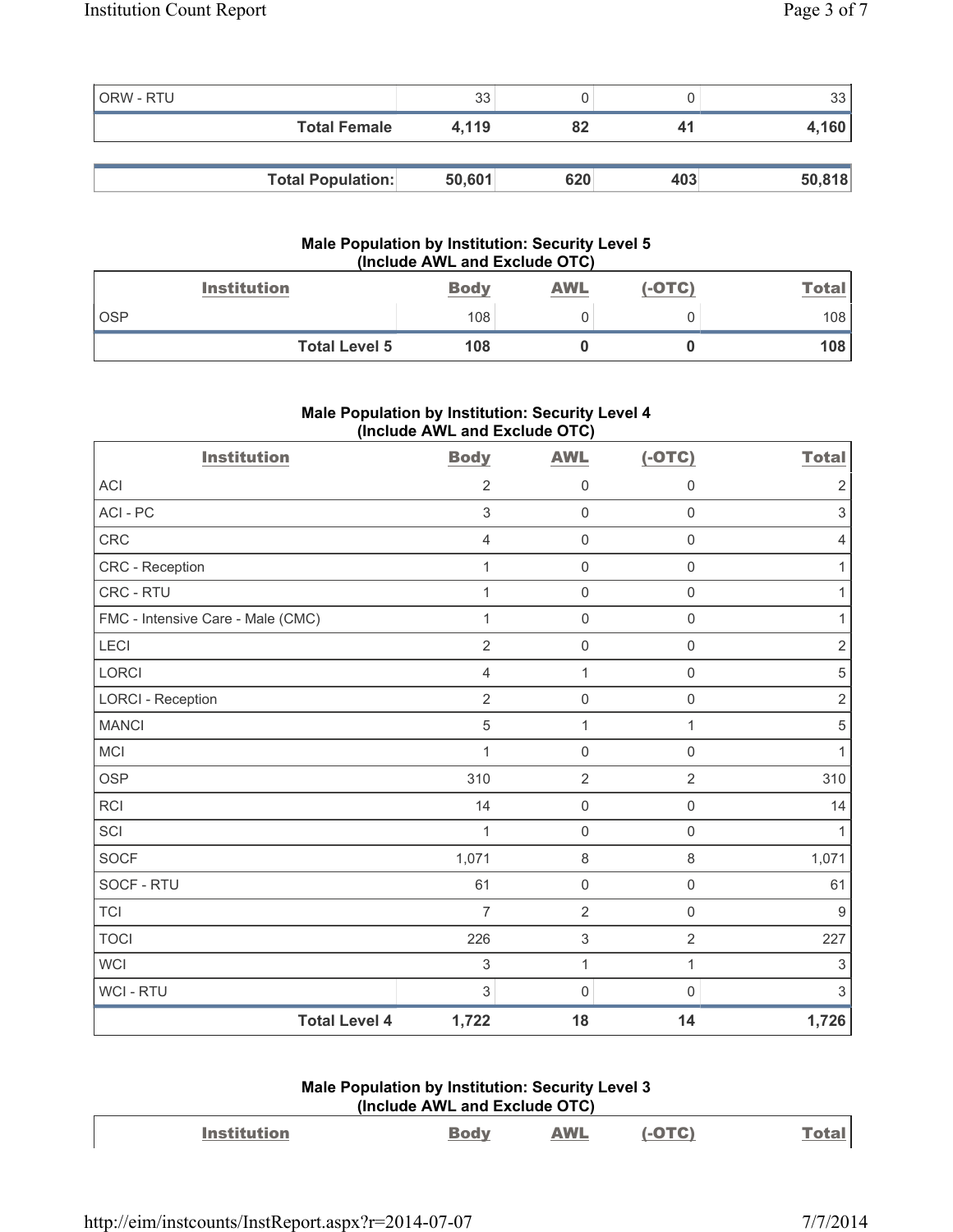| ACI                               | 22             | $\sqrt{2}$          | 1                   | 23             |
|-----------------------------------|----------------|---------------------|---------------------|----------------|
| ACI - PC                          | 72             | $\mathsf{O}\xspace$ | $\mathsf 0$         | 72             |
| <b>BECI</b>                       | $\,8\,$        | $\mathbf 1$         | 1                   | $\,8\,$        |
| CCI                               | $\mathbf{1}$   | $\mathbf 0$         | $\mathsf 0$         | $\mathbf 1$    |
| CRC                               | 51             | $\overline{2}$      | $\sqrt{2}$          | 51             |
| CRC - Cadre                       | 212            | $\mathsf{O}\xspace$ | $\mathsf 0$         | 212            |
| CRC - Reception                   | 746            | 17                  | 15                  | 748            |
| CRC - RTU                         | 68             | $\mathsf{O}\xspace$ | $\mathsf 0$         | 68             |
| <b>FMC</b>                        | $\overline{4}$ | $\mathsf 0$         | $\mathsf 0$         | $\overline{4}$ |
| FMC - Intensive Care - Male (CMC) | $\,8\,$        | $\mathsf{O}\xspace$ | $\mathbf 0$         | 8              |
| GCI                               | $\mathbf{1}$   | $\mathsf 0$         | $\mathbf 0$         | $\mathbf{1}$   |
| LAECI                             | 10             | $\mathsf{O}\xspace$ | $\mathsf 0$         | $10$           |
| <b>LECI</b>                       | 2,119          | 21                  | 16                  | 2,124          |
| LOCI                              | $\sqrt{5}$     | $\mathbf 0$         | $\mathsf 0$         | 5              |
| LORCI                             | 59             | $10$                | $\boldsymbol{9}$    | 60             |
| <b>LORCI - Cadre</b>              | 224            | $\mathsf{O}\xspace$ | $\mathsf 0$         | 224            |
| <b>LORCI - Reception</b>          | 550            | $\sqrt{5}$          | $\sqrt{5}$          | 550            |
| <b>MACI</b>                       | $\mathsf 3$    | $\mathsf 0$         | $\mathsf 0$         | $\sqrt{3}$     |
| MACI - Youth                      | $\mathsf 3$    | $\mathsf{O}\xspace$ | $\mathsf 0$         | $\mathsf 3$    |
| <b>MANCI</b>                      | 2,073          | 11                  | $\boldsymbol{9}$    | 2,075          |
| MCI                               | $\,$ 6 $\,$    | $\mathbf{1}$        | 1                   | $\,6\,$        |
| NCCI                              | 18             | $\mathsf{O}\xspace$ | $\mathsf 0$         | 18             |
| <b>NCI</b>                        | 22             | $\mathbf 1$         | $\mathbf{1}$        | 22             |
| <b>OSP</b>                        | $\overline{2}$ | $\mathsf{O}\xspace$ | $\mathsf 0$         | $\mathbf 2$    |
| PCI                               | 49             | 3                   | 1                   | 51             |
| <b>RCI</b>                        | 1,935          | 20                  | 17                  | 1,938          |
| <b>RICI</b>                       | $\overline{4}$ | $\mathsf 0$         | $\mathsf 0$         | $\overline{4}$ |
| SCI                               | 1              | $\mathsf{O}\xspace$ | $\mathsf{O}\xspace$ | 1              |
| <b>SOCF</b>                       | 11             | $\mathsf{O}\xspace$ | $\mathsf{O}\xspace$ | 11             |
| SOCF - RTU                        | $\overline{2}$ | $\mathsf 0$         | $\mathsf{O}\xspace$ | $\overline{2}$ |
| <b>TCI</b>                        | 1,019          | $\overline{7}$      | $\,6\,$             | 1,020          |
| TCI - Camp                        | $\mathbf{1}$   | $\mathsf{O}\xspace$ | $\mathsf{O}\xspace$ | $\mathbf{1}$   |
| <b>TOCI</b>                       | 744            | $\mathbf 1$         | 1                   | 744            |
| <b>WCI</b>                        | 1,253          | 11                  | $\boldsymbol{9}$    | 1,255          |
| <b>WCI - RTU</b>                  | 24             | $\mathbf{1}$        | 1                   | 24             |
| <b>Total Level 3</b>              | 11,330         | 114                 | 95                  | 11,349         |

## **Male Population by Institution: Security Level 2 (Include AWL and Exclude OTC)**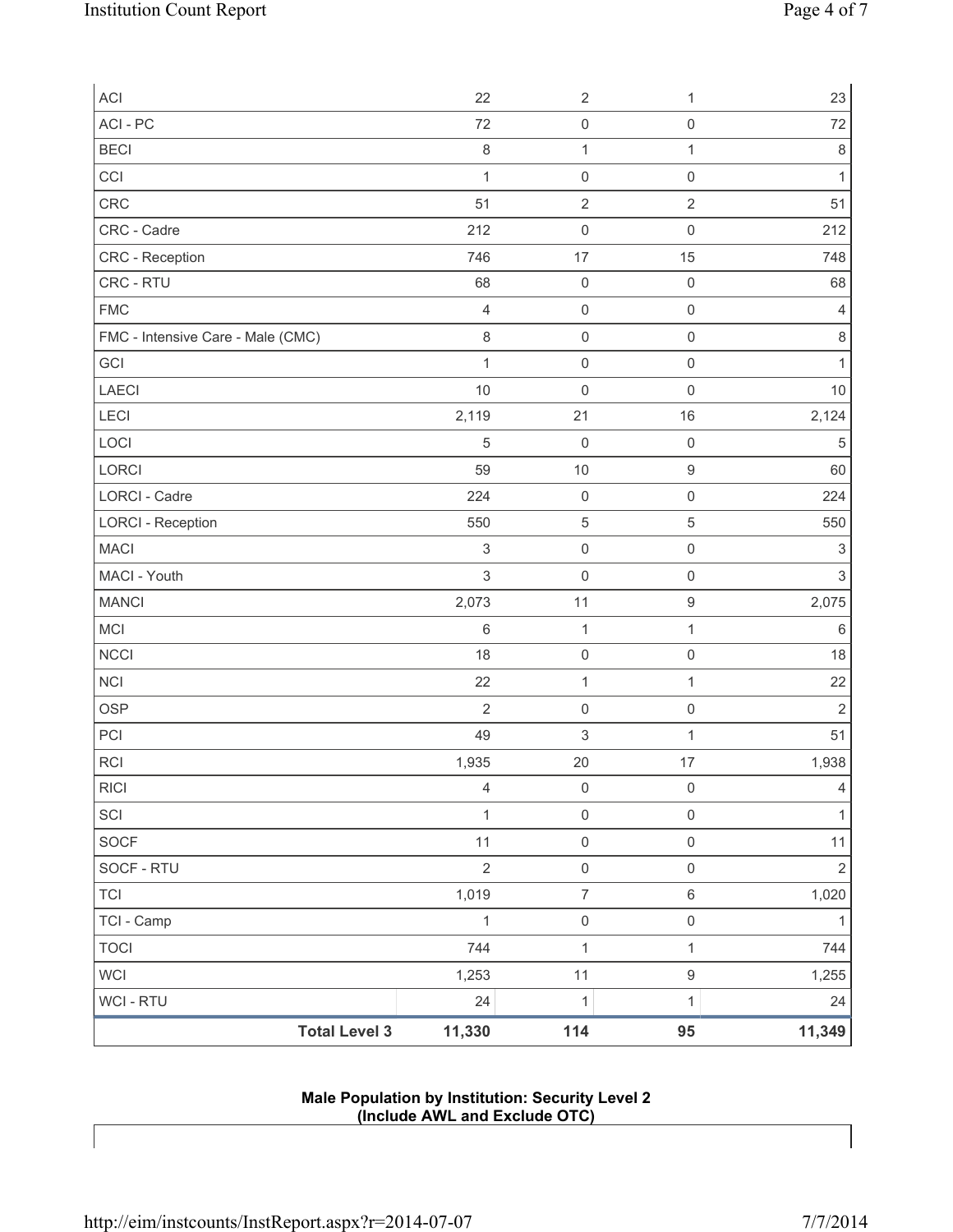| <b>Institution</b>                | <b>Body</b>  | <b>AWL</b>                | $(-OTC)$            | <b>Total</b>   |
|-----------------------------------|--------------|---------------------------|---------------------|----------------|
| <b>ACI</b>                        | 546          | $\overline{7}$            | $\overline{7}$      | 546            |
| ACI-PC                            | 69           | $\mathsf{O}\xspace$       | 0                   | 69             |
| <b>ACI - RTU</b>                  | 88           | $\mathbf 0$               | $\mathbf 0$         | 88             |
| <b>BECI</b>                       | 1,527        | 17                        | 10                  | 1,534          |
| CCI                               | 1,718        | 12                        | $\,8\,$             | 1,722          |
| CRC                               | 123          | $\mathsf{O}\xspace$       | $\mathsf{O}\xspace$ | 123            |
| CRC - Cadre                       | 49           | $\mathsf{O}\xspace$       | $\mathsf{O}\xspace$ | 49             |
| CRC - Reception                   | 239          | $\overline{7}$            | $\,6\,$             | 240            |
| CRC - RTU                         | 12           | $\mathsf{O}\xspace$       | $\mathsf{O}\xspace$ | 12             |
| <b>FMC</b>                        | 12           | $\mathbf{1}$              | $\mathsf{O}\xspace$ | 13             |
| FMC - Intensive Care - Male (CMC) | 21           | $\mathbf 0$               | $\mathsf{O}\xspace$ | 21             |
| GCI                               | 748          | 6                         | $\overline{4}$      | 750            |
| <b>LAECI</b>                      | 1,187        | 18                        | 15                  | 1,190          |
| LECI                              | 128          | $\mathsf{O}\xspace$       | $\mathsf 0$         | 128            |
| LOCI                              | 1,065        | $\overline{5}$            | $\overline{4}$      | 1,066          |
| <b>LORCI</b>                      | 126          | 18                        | 13                  | 131            |
| LORCI - Cadre                     | 3            | $\mathsf{O}\xspace$       | $\mathsf 0$         | $\sqrt{3}$     |
| <b>LORCI - Reception</b>          | 333          | 13                        | 11                  | 335            |
| <b>MACI</b>                       | 1,039        | $\ensuremath{\mathsf{3}}$ | $\mathbf{1}$        | 1,041          |
| MACI - Youth                      | 20           | $\mathbf 0$               | $\mathsf{O}\xspace$ | 20             |
| <b>MANCI</b>                      | 58           | $\mathsf{O}\xspace$       | $\mathsf{O}\xspace$ | 58             |
| MANCI - Camp                      | $\mathbf{1}$ | $\mathbf 0$               | $\mathsf{O}\xspace$ | 1              |
| <b>MCI</b>                        | 1,703        | 23                        | 17                  | 1,709          |
| MCI - Camp                        | $\mathbf{1}$ | $\mathbf 0$               | $\mathsf{O}\xspace$ | $\mathbf{1}$   |
| <b>NCCI</b>                       | 1,628        | 18                        | 14                  | 1,632          |
| NCCI - Camp                       | 1            | $\mathsf{O}\xspace$       | $\mathsf 0$         | $\mathbf{1}$   |
| <b>NCI</b>                        | 1,731        | 40                        | 38                  | 1,733          |
| PCI                               | 831          | 11                        | $\sqrt{2}$          | 840            |
| RCI                               | 205          | $\mathsf{O}\xspace$       | $\mathsf 0$         | 205            |
| <b>RICI</b>                       | 971          | 14                        | $\,8\,$             | 977            |
| SCI                               | 1,033        | 17                        | $\,8\,$             | 1,042          |
| <b>TCI</b>                        | 26           | $\mathsf{O}\xspace$       | $\mathsf{O}\xspace$ | 26             |
| TCI - Camp                        | $\mathsf 3$  | $\mathsf 0$               | $\mathsf{O}\xspace$ | $\mathfrak{S}$ |
| <b>TOCI</b>                       | 31           | $\mathsf{O}\xspace$       | $\mathsf{O}\xspace$ | 31             |
| <b>WCI</b>                        | 64           | $\mathsf{O}\xspace$       | 0                   | 64             |
| <b>Total Level 2</b>              | 17,340       | 230                       | 166                 | 17,404         |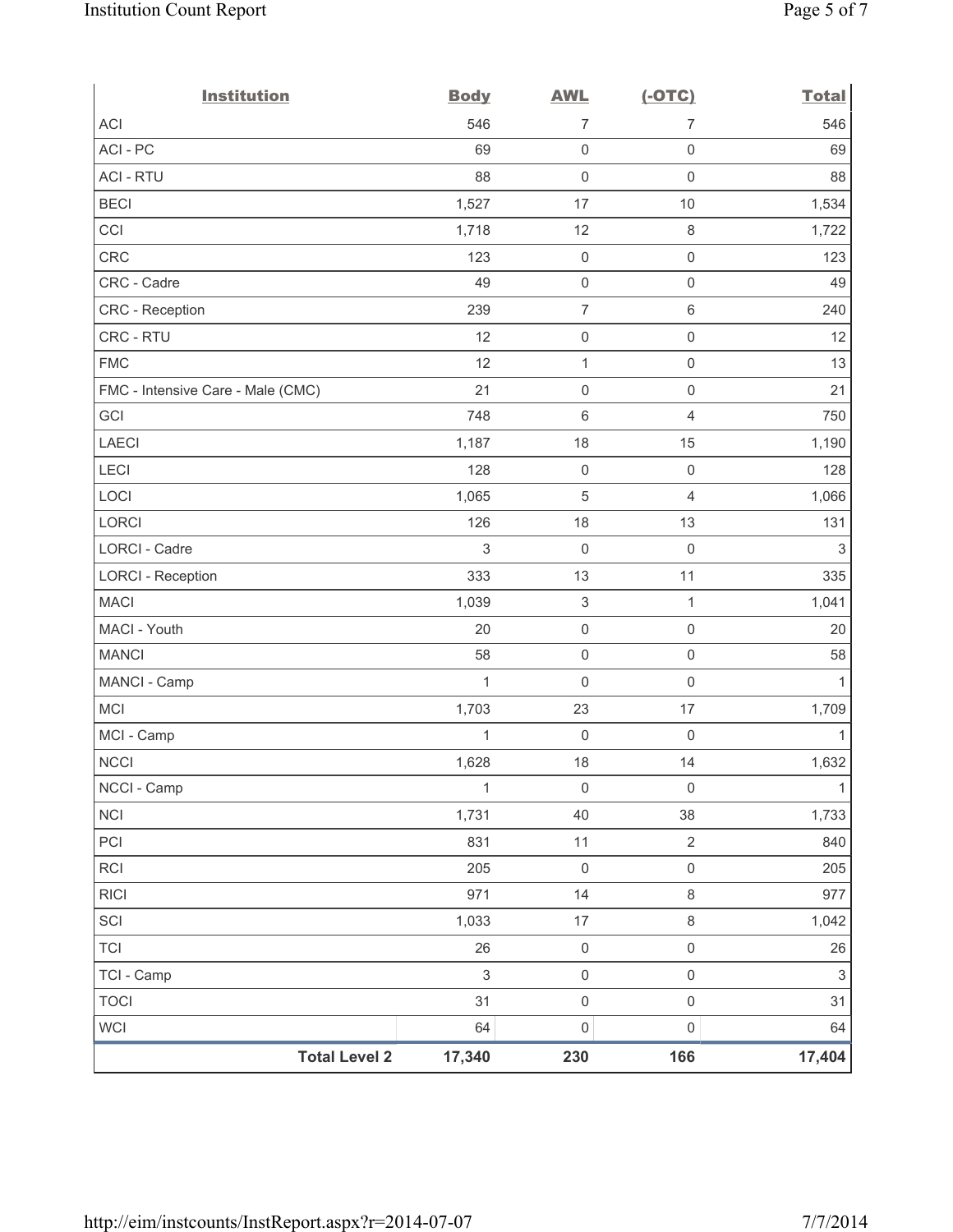|                                   |                      | (illuluut AvvL allu Exuluut OTO) |                           |                     |                  |
|-----------------------------------|----------------------|----------------------------------|---------------------------|---------------------|------------------|
| <b>Institution</b>                |                      | <b>Body</b>                      | <b>AWL</b>                | $(-OTC)$            | <b>Total</b>     |
| ACI                               |                      | 761                              | $\overline{2}$            | $\mathsf 0$         | 763              |
| ACI-PC                            |                      | 25                               | $\mathsf{O}\xspace$       | $\mathsf 0$         | 25               |
| <b>ACI - RTU</b>                  |                      | 42                               | $\mathsf{O}\xspace$       | $\mathsf{O}\xspace$ | 42               |
| <b>BECI</b>                       |                      | 678                              | 13                        | $\,6\,$             | 685              |
| <b>BECI</b> - Camp                |                      | 483                              | $\mathbf 0$               | $\mathsf 0$         | 483              |
| CCI                               |                      | 907                              | $\ensuremath{\mathsf{3}}$ | $\mathbf{1}$        | 909              |
| CRC                               |                      | 62                               | $\sqrt{2}$                | $\overline{2}$      | 62               |
| CRC - Cadre                       |                      | $\boldsymbol{9}$                 | $\mathbf 0$               | $\mathsf 0$         | $\boldsymbol{9}$ |
| CRC - Reception                   |                      | 168                              | $\mathbf{1}$              | $\mathbf{1}$        | 168              |
| CRC - RTU                         |                      | $\,6\,$                          | $\mathsf{O}\xspace$       | $\mathsf{O}\xspace$ | $\,6\,$          |
| <b>FMC</b>                        |                      | 413                              | $\ensuremath{\mathsf{3}}$ | $\mathbf{1}$        | 415              |
| FMC - Intensive Care - Male (CMC) |                      | 13                               | $\mathsf{O}\xspace$       | $\mathsf{O}\xspace$ | 13               |
| GCI                               |                      | 496                              | 11                        | $\,6\,$             | 501              |
| GCI - Camp                        |                      | 753                              | $\mathbf 0$               | $\mathsf 0$         | 753              |
| <b>GCI - RTU</b>                  |                      | 1                                | $\mathsf{O}\xspace$       | $\mathsf{O}\xspace$ | $\mathbf{1}$     |
| LAECI                             |                      | 585                              | $\,6\,$                   | $\,$ 5 $\,$         | 586              |
| LECI                              |                      | 2                                | $\mathsf{O}\xspace$       | $\mathsf{O}\xspace$ | $\sqrt{2}$       |
| LECI - Camp                       |                      | 191                              | $\mathbf 0$               | $\mathsf{O}\xspace$ | 191              |
| LOCI                              |                      | 1,237                            | $\overline{4}$            | $\overline{2}$      | 1,239            |
| LORCI                             |                      | 78                               | 14                        | 14                  | 78               |
| <b>LORCI - Reception</b>          |                      | 166                              | $\overline{4}$            | $\overline{2}$      | 168              |
| MACI - Minimum                    |                      | 1,416                            | 19                        | 14                  | 1,421            |
| <b>MANCI</b>                      |                      | 13                               | 11                        | $\sqrt{2}$          | 22               |
| MANCI - Camp                      |                      | 366                              | $\mathsf{O}\xspace$       | $\mathsf{O}\xspace$ | 366              |
| MCI                               |                      | 507                              | 6                         | $\mathsf{O}\xspace$ | 513              |
| MCI - Camp                        |                      | 361                              | $\mathsf 0$               | $\mathsf{O}\xspace$ | 361              |
| <b>NCCI</b>                       |                      | 610                              | $\overline{7}$            | 5                   | 612              |
| NCCI - Camp                       |                      | 425                              | $\mathbf 0$               | $\mathsf 0$         | 425              |
| <b>NCI</b>                        |                      | 761                              | $\overline{\mathbf{4}}$   | $\mathfrak{S}$      | 762              |
| <b>OSP</b>                        |                      | $\,$ 5 $\,$                      | $\mathsf{O}\xspace$       | $\mathsf 0$         | $\,$ 5 $\,$      |
| PCI                               |                      | 1,206                            | 24                        | $\,6\,$             | 1,224            |
| <b>RICI</b>                       |                      | 1,596                            | 15                        | 5                   | 1,606            |
| SCI                               |                      | 1,024                            | 14                        | $\,6\,$             | 1,032            |
| <b>TCI</b>                        |                      | 47                               | 13                        | $\,6\,$             | 54               |
| TCI - Camp                        |                      | 431                              | $\mathsf{O}\xspace$       | $\mathsf{O}\xspace$ | 431              |
|                                   | <b>Total Level 1</b> | 15,844                           | 176                       | 87                  | 15,933           |

#### **Male Population by Institution: Security Level 1 (Include AWL and Exclude OTC)**